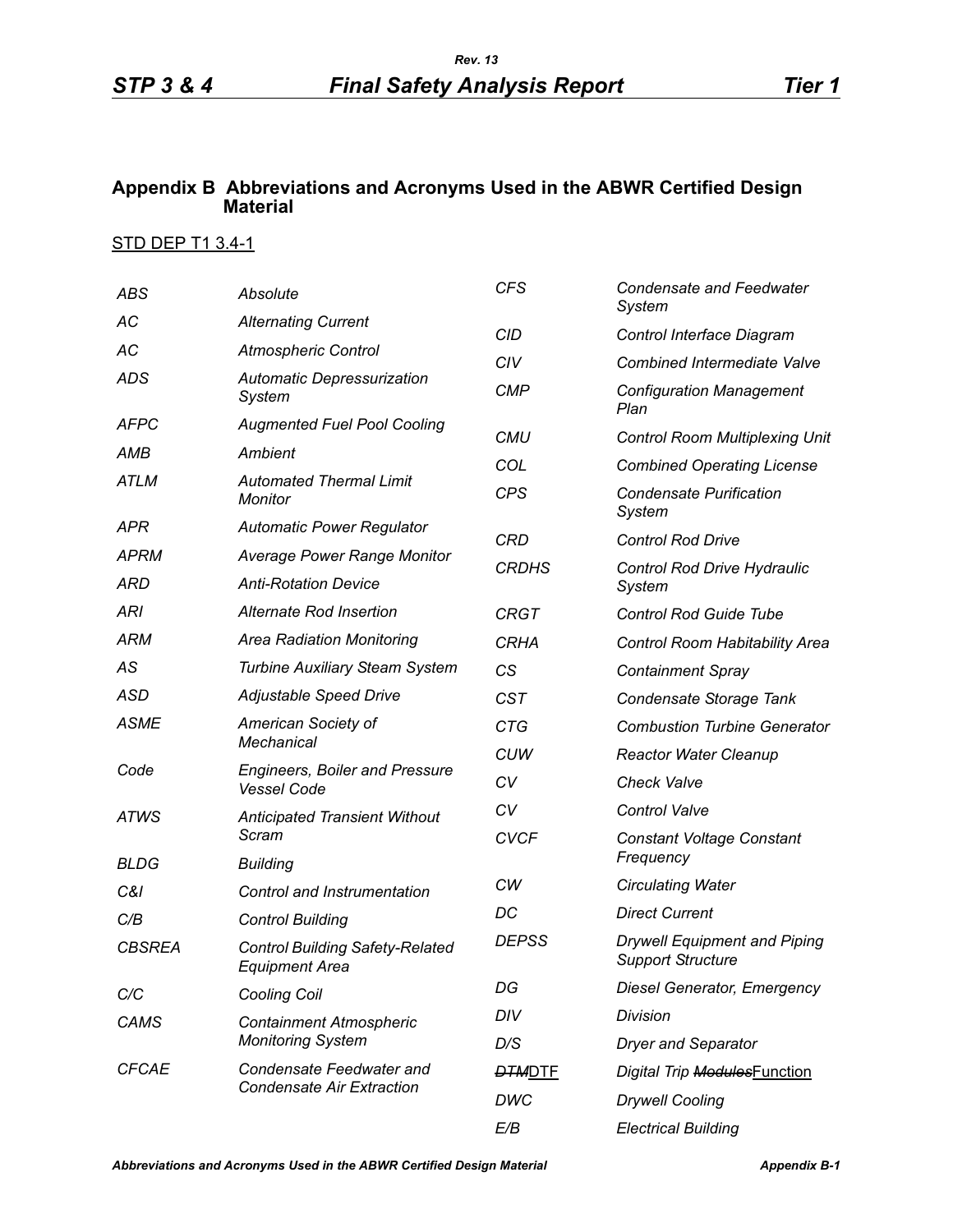## *STP 3 & 4 Final Safety Analysis Report Tier 1 Rev. 13*

| EAB           | <b>Exclusion Area Boundary</b>              | <b>HSI</b>     | Human-System Interfaces                                 |
|---------------|---------------------------------------------|----------------|---------------------------------------------------------|
| <b>EAROM</b>  | Electrically-Alterable Read-Only<br>Memory  | <b>HVAC</b>    | Heating, Ventilating, and Air<br>Conditioning           |
| <b>ECCS</b>   | <b>Emergency Core Cooling</b>               | HWH            | <b>Hot Water Heating</b>                                |
|               | System                                      | НX             | <b>Heat Exchanger</b>                                   |
| <b>EDG</b>    | <b>Emergency Diesel Generator</b>           | IA             | <b>Instrument Air</b>                                   |
| EMC           | <b>Electromagnetic Compatibility</b>        | <b>ICGT</b>    | In-Core Guide Tube                                      |
| <b>EMI</b>    | Electromagnetic Interference                | <b>1&amp;C</b> | Instrumentation and Control                             |
| <b>EMSECF</b> | <b>Essential Multiplexing</b>               | <b>INST</b>    | Instrumentation                                         |
|               | SystemCommunication<br><b>Function</b>      | <b>ISLOCA</b>  | Intersystem Loss-of-Coolant                             |
| EPD           | <b>Electrical Power Distribution</b>        |                | Accident                                                |
| ESD           | Electrostatic Discharge                     | ISI            | <b>In-Service Inspection</b>                            |
| <b>ESF</b>    | <b>Engineered Safety Feature</b>            | <b>ITAAC</b>   | Inspection, Tests, Analyses,<br>and Acceptance Criteria |
| <b>FCS</b>    | <b>Flammability Control System</b>          | <b>ITP</b>     | <b>Initial Test Program</b>                             |
| <b>FCU</b>    | <b>Fan Coil Unit</b>                        | IV             | <b>Intercept Valve</b>                                  |
| <b>FDWC</b>   | <b>Feedwater Control</b>                    | <b>ISV</b>     | <b>Intercept Stop Valve</b>                             |
| <b>FIV</b>    | <b>Flow-Induced Vibration</b>               | <b>LCP</b>     | <b>Local Control Panels</b>                             |
| <b>FMCRD</b>  | <b>Fine Motion Control Rod Drive</b>        | LCW            | <b>Low Conductivity Waste</b>                           |
| FP            | <b>Fire Protection</b>                      | LD             | <b>Load Driver</b>                                      |
| <b>FPC</b>    | <b>Fuel Pool Cooling and Cleanup</b>        | LDS            | <b>Leak Detection and Isolation</b>                     |
| FPS           | <b>Fire Protection System</b>               |                | System                                                  |
| FW            | Feedwater                                   | LOCA           | <b>Loss-of-Coolant Accident</b>                         |
| GL            | Grade Level                                 | <b>LOPP</b>    | <b>Loss of Preferred Power</b>                          |
| GSC           | <b>Gland Seal Condenser</b>                 | <b>LPFL</b>    | <b>Low Pressure Core Flooder</b>                        |
| HAZ           | <b>Heat-Affected Zone</b>                   | <b>LPMS</b>    | <b>Loose Parts Monitoring System</b>                    |
| HCU           | <b>Hydraulic Control Unit</b>               | <b>LPRM</b>    | <b>Local Power Range Monitor</b>                        |
| <b>HCW</b>    | <b>High Conductivity Waste</b>              | <b>LPZ</b>     | Low Population Zone                                     |
| <b>HECW</b>   | <b>HVAC Emergency Cooling</b><br>Water      | <b>LSPS</b>    | <b>Lighting and Servicing Power</b><br>Supply           |
| HEPA          | <b>High Efficiency Particulate Air</b>      | МC             | Main Condenser                                          |
| HFE           | <b>Human Factors Engineering</b>            | M/C            | Metal-Clad                                              |
| <b>HNCW</b>   | <b>HVAC Normal Cooling Water</b>            | <b>MCAE</b>    | Main Control Area Envelope                              |
| <b>HPCF</b>   | <b>High Pressure Core Flooder</b>           | <b>MCC</b>     | <b>Motor Control Center</b>                             |
| <b>HPIN</b>   | <b>High Pressure Nitrogen Gas</b><br>Supply | <b>MCES</b>    | <b>Main Condenser Evacuation</b><br>System              |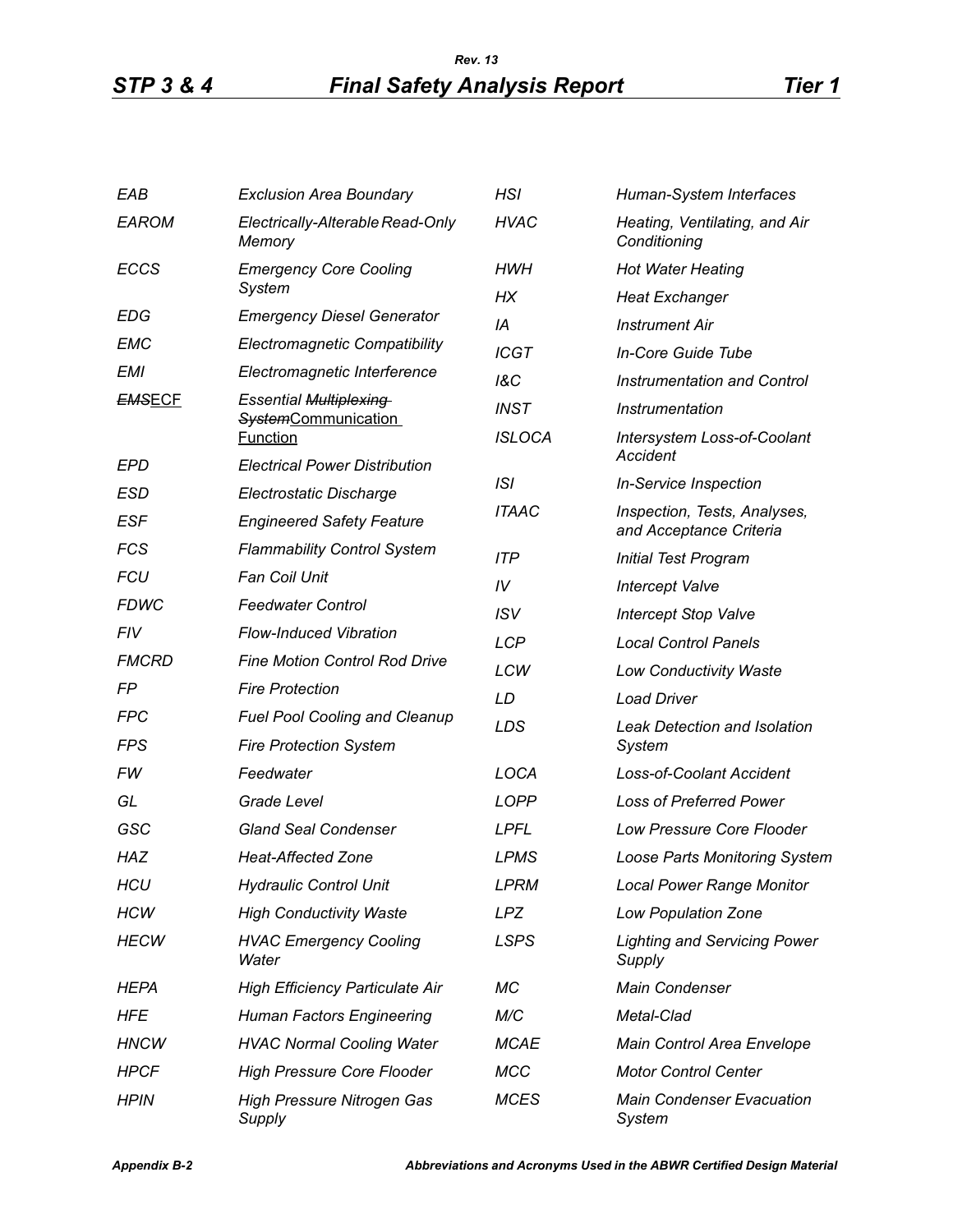## *STP 3 & 4 Final Safety Analysis Report Tier 1 Rev. 13*

| <b>MCR</b>      | Main Control Room                                                           | <b>PRM</b>   | <b>Process Radiation Monitoring</b>                     |
|-----------------|-----------------------------------------------------------------------------|--------------|---------------------------------------------------------|
| <b>MCRP</b>     | <b>Main Control Room Panels</b>                                             | <b>PROM</b>  | Programmable Read-Only                                  |
| МG              | <b>Motor Generator</b>                                                      |              | Memory                                                  |
| <b>MOV</b>      | <b>Motor-Operated Valve</b>                                                 | PS           | <b>Pipe Space</b>                                       |
| <b>MPT</b>      | <b>Main Power Transformer</b>                                               | <b>PSW</b>   | <b>Potable and Sanitary Water</b>                       |
| <b>MRBM</b>     | <b>Multi-Channel Rod Block</b><br><b>Monitor</b>                            | R/B          | <b>Reactor Building</b>                                 |
|                 |                                                                             | <b>RAT</b>   | Reserve Auxiliary Transformer                           |
| MS              | <b>Main Steam</b>                                                           | <b>RCCV</b>  | <b>Reinforced Concrete</b><br><b>Containment Vessel</b> |
| <b>MSIV</b>     | <b>Main Steam Isolation Valve</b>                                           | <b>RCIC</b>  | <b>Reactor Core Isolation Cooling</b>                   |
| <b>MSL</b>      | <b>Main Steamline</b>                                                       | <b>RCIS</b>  | Rod Control and Information                             |
| <b>MTSV</b>     | Main Turbine Stop Valve                                                     |              | System                                                  |
| МT              | <b>Main Turbine</b>                                                         | <b>RCPB</b>  | <b>Reactor Coolant Pressure</b>                         |
| <b>MUWC</b>     | Make Up Water (Condensate)                                                  |              | Boundary                                                |
| <b>MUWP</b>     | Make Up Water (Purified)                                                    | <b>RCW</b>   | <b>Reactor Building Cooling Water</b>                   |
| <b>MWP</b>      | <b>Makeup Water Preparation</b>                                             | <b>RFC</b>   | <b>Recirculation Flow Control</b>                       |
| <b>NBS</b>      | <b>Nuclear Boiler System</b>                                                | <b>RFI</b>   | Radio Frequency Interference                            |
| <b>NEMSNECF</b> | Non-Essential Multiplexing<br><b>SystemCommunication</b><br><b>Function</b> | <b>RHR</b>   | <b>Residual Heat Removal</b>                            |
|                 |                                                                             | <b>RHX</b>   | <b>Regenerative HX</b>                                  |
| <b>NMS</b>      | <b>Neutron Monitoring System</b>                                            | <b>RIP</b>   | <b>Reactor Internal Pump</b>                            |
| <b>NPSH</b>     | <b>Net Positive Suction Head</b>                                            | <b>RMU</b>   | <b>Remote Multiplexing Unit</b>                         |
| <b>NRHX</b>     | Non-Regenerative HX                                                         | <b>RPS</b>   | <b>Reactor Protection System</b>                        |
| NSD             | <b>Non-Radioactive Storm Drain</b>                                          | <b>RPV</b>   | <b>Reactor Pressure Vessel</b>                          |
| OGS             | Off-Gas System                                                              | <b>RRS</b>   | <b>Reactor Recirculation System</b>                     |
| OLU             | <b>Output Logic Unit</b>                                                    | <b>RSS</b>   | Remote Shutdown System                                  |
| <b>OPRM</b>     | <b>Oscillating Power Range</b><br>Monitor                                   | <b>RSW</b>   | <b>Reactor Service Water</b>                            |
|                 |                                                                             | RW/B         | Radwaste Building                                       |
| OSC             | <b>Operational Support Center</b>                                           | RX           | Reactor                                                 |
| <b>OST</b>      | Oil Storage and Transfer                                                    | S/B          | Service Building                                        |
| P/C             | <b>Power Center</b>                                                         | S/P          | <b>Suppression Pool</b>                                 |
| <b>PASS</b>     | <b>Post-Accident Sampling</b>                                               | SA           | Service Air                                             |
|                 | System                                                                      | <b>SAM</b>   | Sampling System                                         |
| <b>PCHS</b>     | <b>Power Cycle Heat Sink</b>                                                | SB&PC        | <b>Steam Bypass and Pressure</b>                        |
| <b>PCS</b>      | <b>Primary Containment System</b>                                           |              | Control                                                 |
| PIP             | <b>Plant Investment Protection</b>                                          | SC           | <b>Shutdown Cooling</b>                                 |
| <b>PMG</b>      | <b>Plant Main Generator</b>                                                 | <b>SCRRI</b> | Selected Control Rod Run-In                             |

*Abbreviations and Acronyms Used in the ABWR Certified Design Material Appendix B-3*